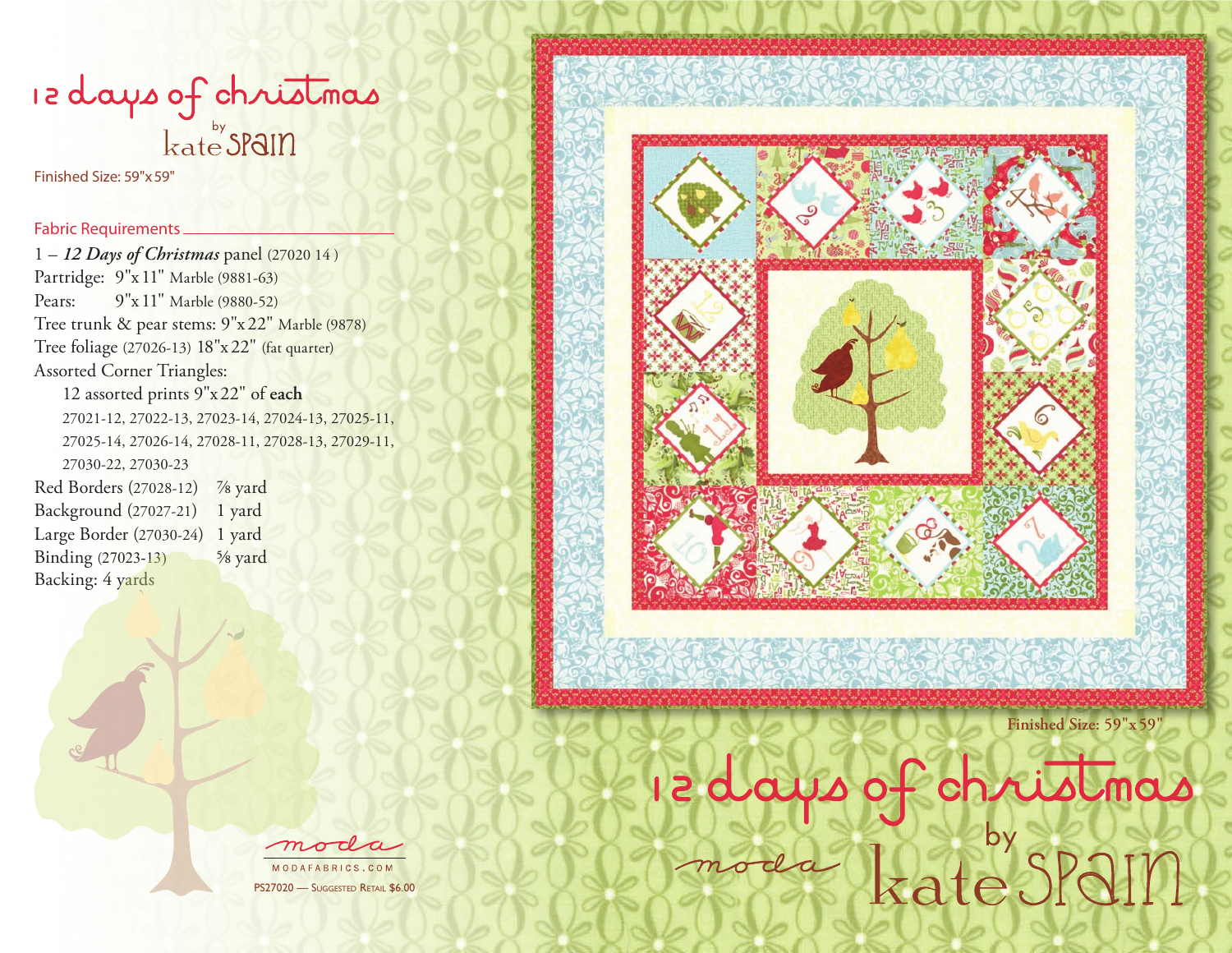## Re days of christmas Finished Size: 59"x59"

#### Quilter Basics

*Read instructions before beginning a project. All instructions include a ¼" seam allowance. Press as you go. Press seams in one direction.*

#### Cutting

Assorted Corner triangles: from each of 12 prints cut 1–7"x 22" strip subcut 2–7"x 7" squares cut once diagonally

#### Red borders:

7–1½"xWOF strips subcut 2–1½"x 18½" strips  $2 - 1\frac{1}{2}$ " x  $20\frac{1}{2}$ " strips  $2-1\frac{1}{2}x$  40<sup>1</sup>/<sub>2</sub>" strips  $2 - 1\frac{1}{2}$ " x 42 $\frac{1}{2}$ " strips 6–2"xWOF strips sew the strips together then

subcut  $2-2''x\,56\frac{1}{2}''$  strips 2–2"x59½" strips

Background: 5–3"xWOF strips *sew the strips together end to end*

Subcut

2–3"x 42½" strips and 2–3"x 47½" strips for border 1–20"x 20" square for center *trim to 18½"x18½" after applique*

Large borders: 6–5"xWOF strips sew the strips together subcut 2–5"x 47½" strips 2–5"x56½" strips

Binding: 7–2½"xWOF strips

### moda

7" **1 CUT PANELS:**<br>
Cut the 12 panels into 7" squares. Don't worry that the sides aren't straight. Panel squares Cut 12 7"x7" with seams

2 **Panel Blocks:** Select 4 matching corner triangles. Sew the triangles to the Panel square, sides first then top and bottom. *Note the direction the Panel square is tilting in the quilt diagram.*





Panel blocks Make 12 Trim the blocks to 10½"x10½" with seams

3 **Appliqué:** Use your appliqué method of choice to assemble the partridge in the pear tree. to assemble the partridge in the pear tree. Center and appliqué on the 20" Background square. Trim center square to  $18\frac{1}{2}$ "x $18\frac{1}{2}$ " after applique. Add 2–1½"x 18½" Red borders to the sides,  $2-1\frac{1}{2}x 20\frac{1}{2}$  to the top & bottom. Press away from the center.



#### Construction Assemble Quilt

7"

4 Combine 4 blocks to make the top row, repeat to make the bottom row. *See diagram for block placement.* Join 2 blocks for each of the side rows. Press all the rows in one direction. Add the side rows to the Appliqué block. Press away from the rows. Add the top and bottom rows.



Quilt Center 40½"x 40½" with seams



moda

5 Sew the remaining borders to the quilt top. Always add the side borders first then the top and bottom borders. Always press away from the center of the quilt top. Add the borders in the following order:

Add borders, sides first then top & bottom: Red borders: 2–1½"x40½ 2–1½"x42½ Background borders: 2–3"x42½ 2–3"x47½ Large borders:  $2 - 5" \times 47$ <sup>1</sup>/<sub>2</sub> 2–5"x56½

Red borders: 2–2"x56½ 2–2"x59½

Join  $7-2\frac{1}{2}$ "xWOF Binding strips. Layer, quilt and bind. ENJOY!



2"x56 ½"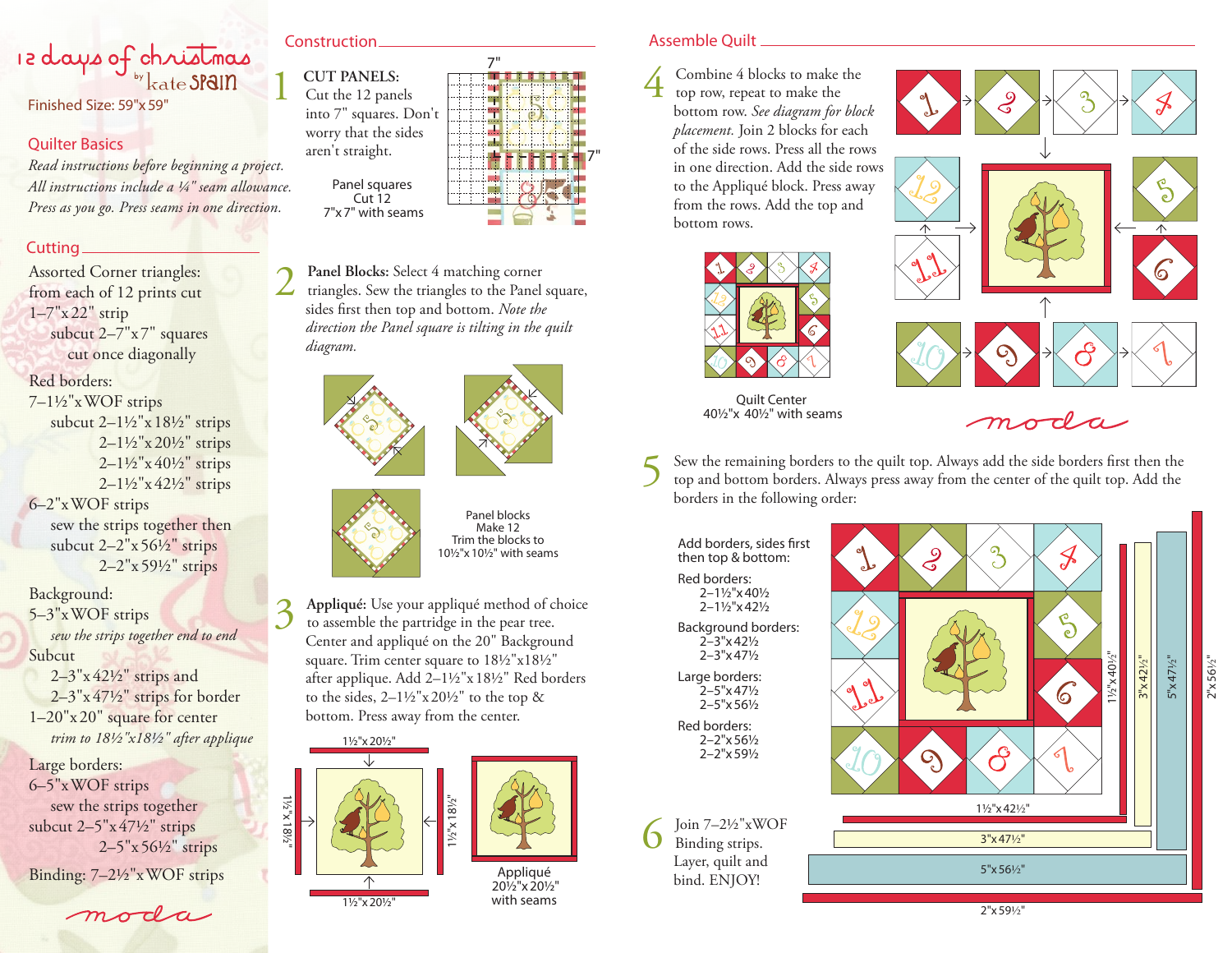

 $2234567891011123133456789101112313345678910111$ 1234567891011